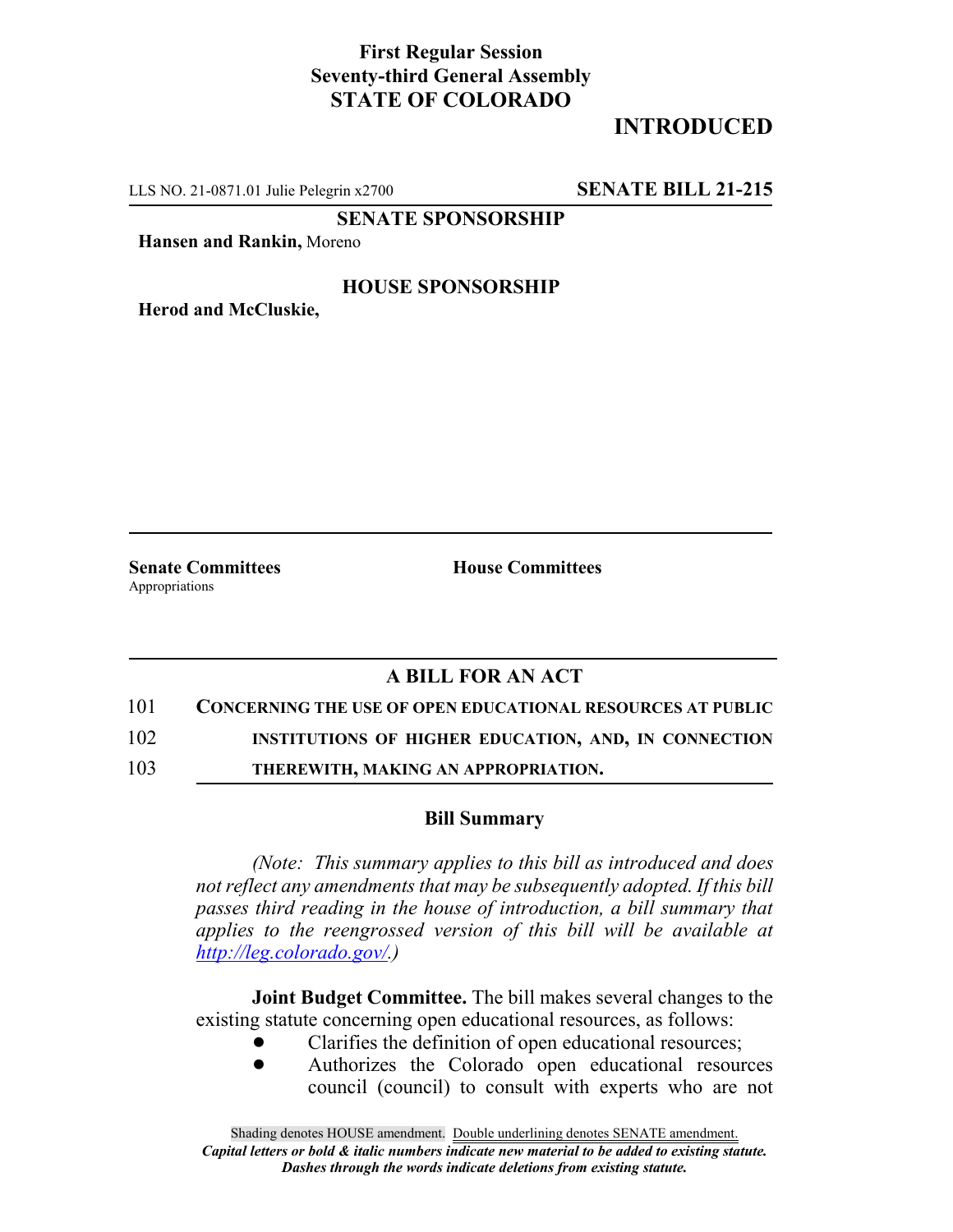members of the council in exercising its duties;

- ! Expands the open educational resources grant program (grant program) to provide grants to develop and replicate entire zero-textbook-cost degree programs;
- ! Moves preparation of the annual grant program report from the council to the department of higher education (department); and
- Extends the repeal date for the council and the grant program for 5 years.

Under existing law, beginning in the fall of 2021, public institutions of higher education must, before registration, inform students of which courses use open educational resources. The bill directs the commission on higher education to adopt guidelines to require public institutions of higher education, beginning no later than the fall of 2025, to inform students at the point of registration concerning those courses that use open educational resources.

The bill directs the department to review the open educational resources policies adopted across the state and identify and determine the efficacy of policies that expand the use and promote the sustainability of open educational resources. The department must include this information in the annual grant program report.

| $\mathbf{1}$   | Be it enacted by the General Assembly of the State of Colorado:     |
|----------------|---------------------------------------------------------------------|
| 2              | <b>SECTION 1.</b> In Colorado Revised Statutes, 23-4.5-101, add (3) |
| 3              | as follows:                                                         |
| $\overline{4}$ | $23-4.5-101$ . Legislative declaration. (3) (a)<br>THE GENERAL      |
| 5              | ASSEMBLY FINDS THAT, SINCE THE OPEN EDUCATIONAL RESOURCES           |
| 6              | COUNCIL WAS ESTABLISHED IN 2018 AND THE COUNCIL BEGAN               |
| 7              | RECOMMENDING GRANT RECIPIENTS:                                      |
| 8              | (I) OPEN EDUCATIONAL RESOURCES PRACTICES AND PHILOSOPHY             |
| 9              | HAVE EXPANDED TO PUBLIC INSTITUTIONS THROUGHOUT THE STATE AND       |
| 10             | EDUCATORS HAVE ADOPTED INNOVATIVE METHODS OF TEACHING AND           |
| 11             | REINVIGORATING CURRICULA; AND                                       |
| 12             | THE NUMBER OF COURSES THAT USE OPEN EDUCATIONAL<br>(II)             |
| 13             | RESOURCES HAS SIGNIFICANTLY INCREASED, SAVING STUDENTS ALMOST       |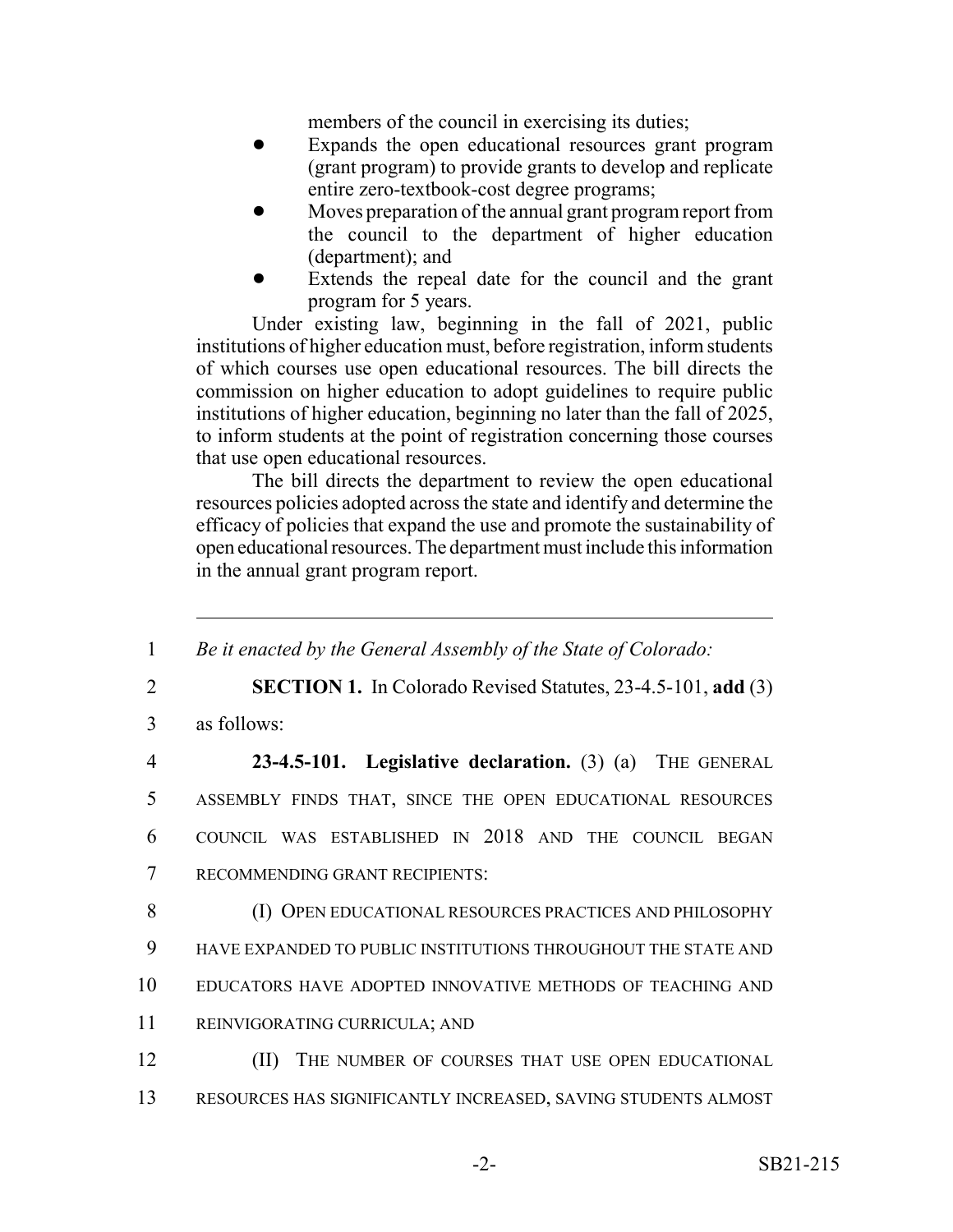FOUR MILLION DOLLARS IN TEXTBOOK COSTS, THEREBY IMPROVING 2 STUDENT EQUITY IN HIGHER EDUCATION AND LEADING TO INCREASED STUDENT SUCCESS.

 (b) THE GENERAL ASSEMBLY FINDS, THEREFORE, THAT IT IS IN THE BEST INTERESTS OF THE STATE TO CONTINUE AND EXPAND THE OPEN EDUCATIONAL RESOURCES GRANT PROGRAM TO SUPPORT THE CONTINUED CREATION AND USE OF OPEN EDUCATIONAL RESOURCES FOR INDIVIDUAL COURSES AND TO SUPPORT THE CREATION AND REPLICATION OF ZERO-TEXTBOOK-COST DEGREE PROGRAMS.

 **SECTION 2.** In Colorado Revised Statutes, 23-4.5-102, **amend** (6); and **add** (8) as follows:

 **23-4.5-102. Definitions.** As used in this article 4.5, unless the context otherwise requires:

 (6) "Open educational resources" means high-quality teaching, learning, and research resources that reside in the public domain or have been released under an intellectual property license that permits free use 17 or AND repurposing by others. and may include other resources that are 18 legally available and available to students for free or very low cost. Open educational resources may include full courses, course materials, modules, textbooks, faculty-created content, streaming videos, exams, software, and other tools, materials, or techniques used to support access to knowledge.

 (8) "ZERO-TEXTBOOK-COST DEGREE PROGRAM" MEANS A POSTSECONDARY CREDENTIAL OR DEGREE PROGRAM THAT DOES NOT REQUIRE A STUDENT TO PAY TEXTBOOK COSTS BUT REQUIRES THE STUDENT TO USE ONLY OPEN EDUCATIONAL RESOURCES OR OTHER RESOURCES THAT ARE ENTIRELY FREE TO THE STUDENT.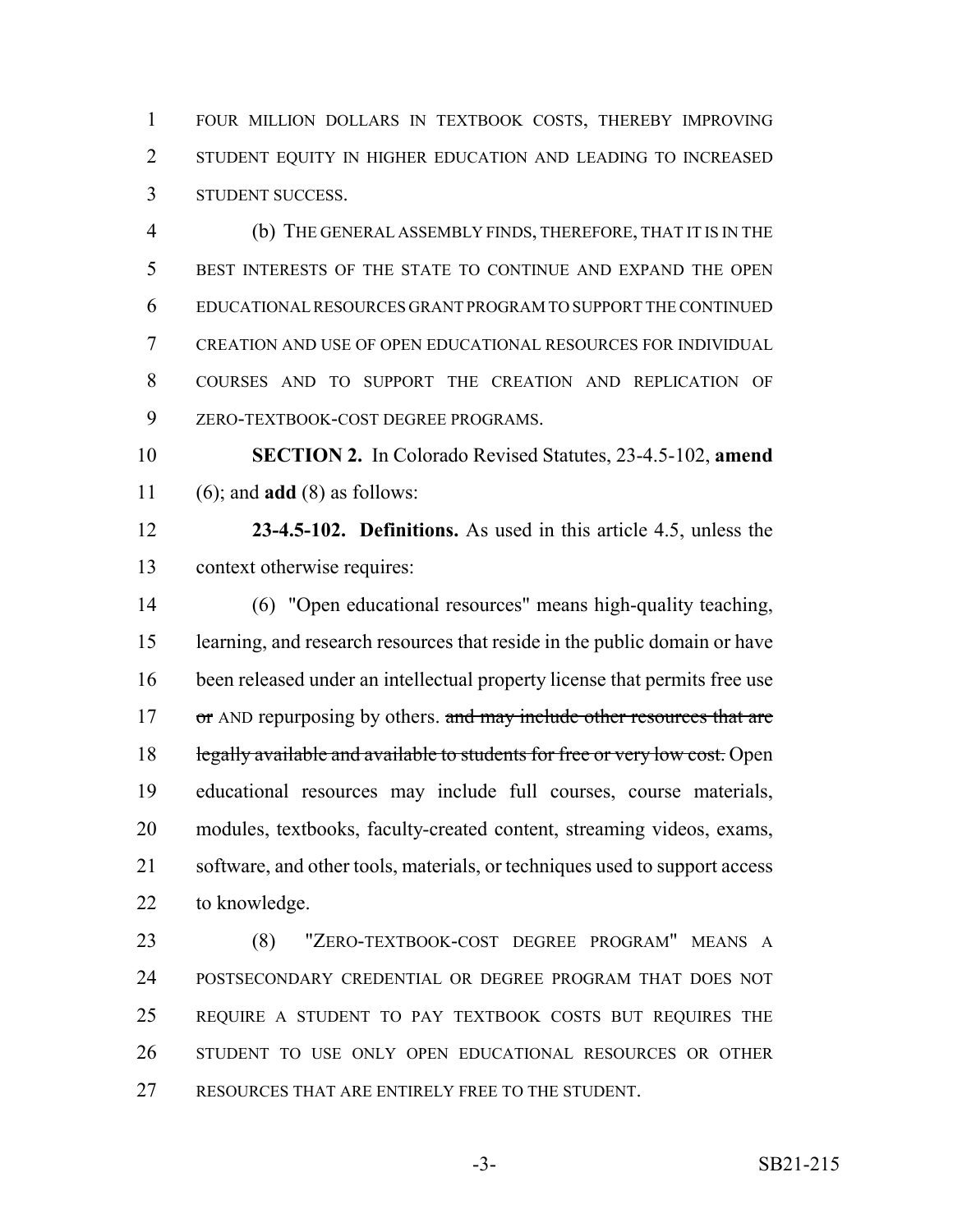**SECTION 3.** In Colorado Revised Statutes, 23-4.5-103, **amend** 2 (4) and  $(5)(e)$  as follows:

 **23-4.5-103. Colorado open educational resources council - created - duties - report.** (4) The members of the council serve without compensation but may be reimbursed for reasonable and necessary expenses incurred in serving on the council, as determined by the department. The department shall provide staff and resources to support the council in completing its duties and to assist the public institutions of higher education throughout the state in developing and expanding the use of open educational resources. IN EXERCISING ITS DUTIES, THE COUNCIL MAY CONSULT WITH PERSONS WHO REPRESENT INSTITUTIONS OF HIGHER EDUCATION THAT ARE NOT REPRESENTED ON THE COUNCIL AND WITH OTHER PERSONS WHO HAVE EXPERTISE THAT IS HELPFUL TO THE COUNCIL.

(5) The council has the following duties:

16 (e) To prepare and submit WORK WITH THE DEPARTMENT TO PREPARE an annual report concerning the use of open educational resources at the public institutions of higher education in the state, as 19 described in section 23-4.5-105 SECTION 23-1-134 (4).

 **SECTION 4.** In Colorado Revised Statutes, 23-4.5-104, **amend** 21 (1),  $(2)(b)(III)$ ,  $(4)(a)$ , and  $(5)$  as follows:

 **23-4.5-104. Open educational resources grant program - created - report.** (1) There is created in the department of higher education the open educational resources grant program to provide funding for public institutions of higher education, faculty, and staff to create and expand the use of open educational resources across institutions around the state. The grant program consists of grants to: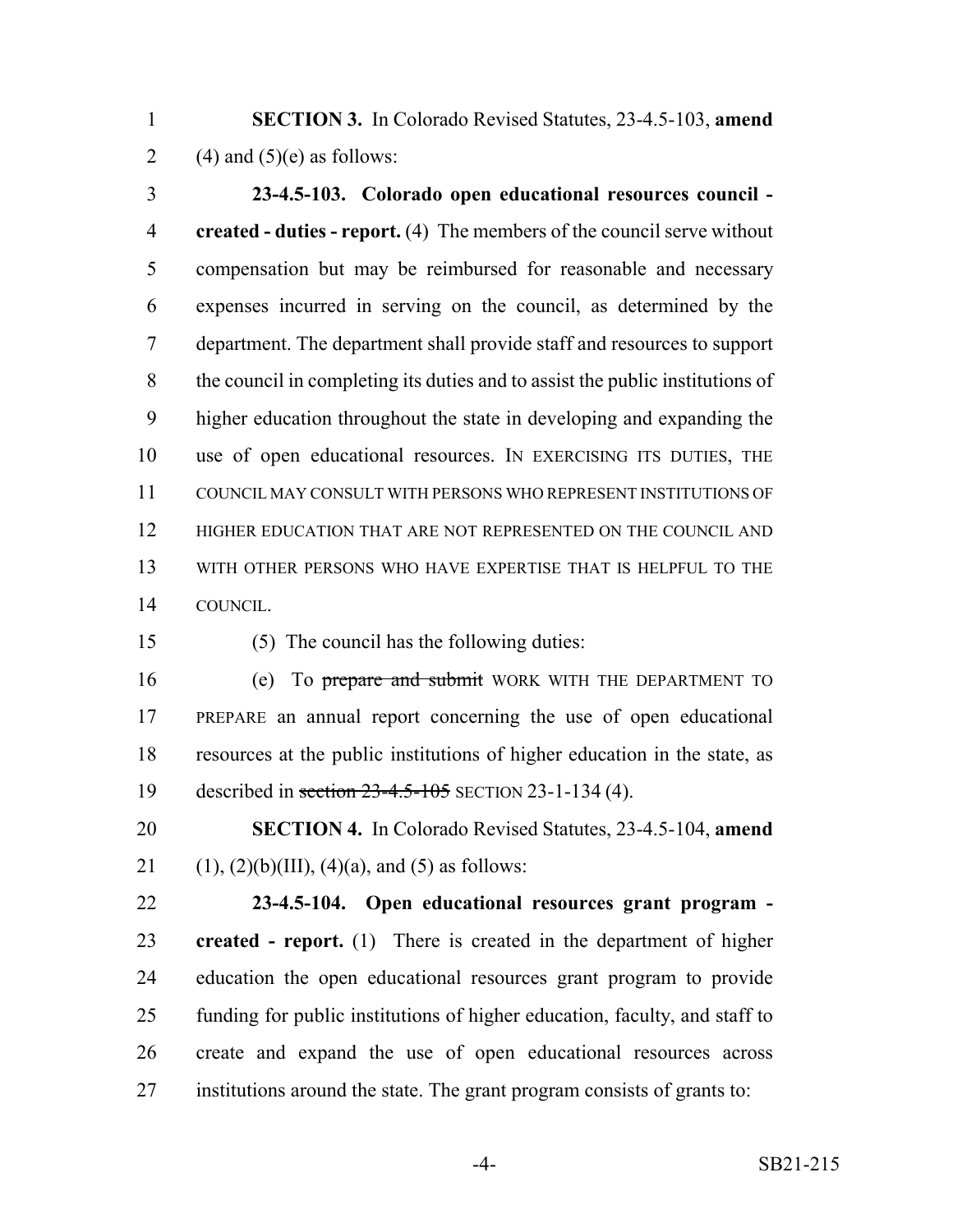(a) Public institutions of higher education to support creating, adapting, and promoting the use of open educational resources at the 3 institution or on a campus; and

 (b) Faculty and staff of public institutions of higher education, individually or in small groups, to support the creating, adapting, and promoting of open educational resources; AND

 (c) PUBLIC INSTITUTIONS OF HIGHER EDUCATION TO SUPPORT THE DEVELOPMENT, IMPLEMENTATION, AND REPLICATION OF ZERO-TEXTBOOK-COST DEGREE PROGRAMS. IN RECOMMENDING RECIPIENTS OF A GRANT FOR THIS PURPOSE, THE COUNCIL SHALL PRIORITIZE HIGH-DEMAND INDUSTRY CREDENTIAL PROGRAMS AND HIGH-ENROLLMENT DEGREE PROGRAMS SUCH AS INFORMATION TECHNOLOGY PROGRAMS, HEALTH CARE, AND BUSINESS.

(2) (b) An application for an institutional grant may include:

 (III) The manner in which the courses that use open educational resources will be identified for students prior to the time, AND AT THE POINT, of course registration, which may include identification in the schedule of classes;

 (4) Each grant recipient, as a condition of receiving the grant, must:

21 (a) Submit to the council DEPARTMENT data concerning the number of students affected by open educational resources developed or adapted using the grant, the estimated amount of student savings that results from using the open educational resources, and measures of the effectiveness of the grant project;

26 (5) The council shall summarize the information received from 27 grant recipients as described in subsection  $(4)(a)$  of this section and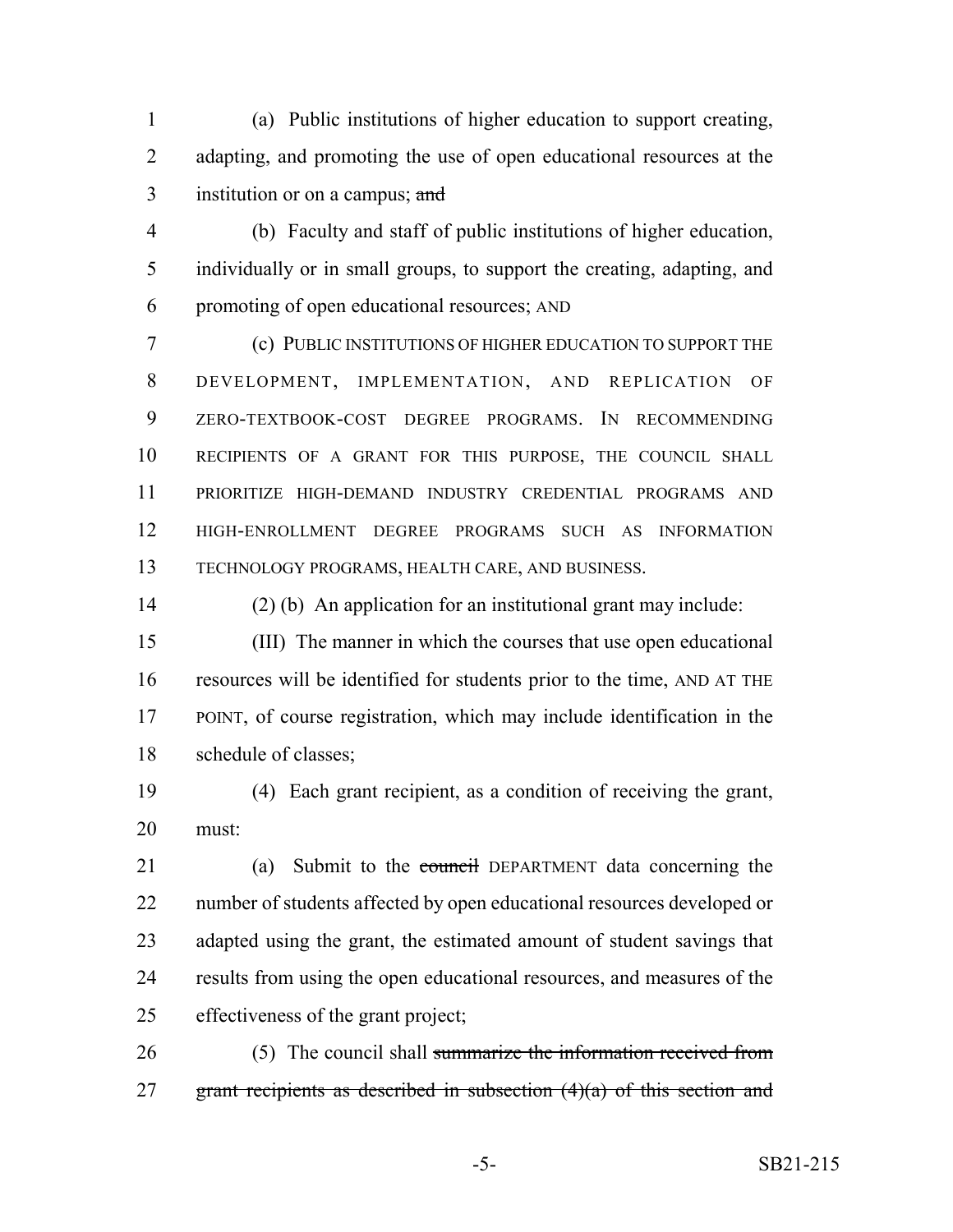include the summarized information in the annual report required in 2 section 23-4.5-105. WORK WITH THE DEPARTMENT TO PREPARE AN ANNUAL REPORT CONCERNING IMPLEMENTATION AND DEVELOPMENT OF OPEN EDUCATIONAL RESOURCES AROUND THE STATE, AS DESCRIBED IN SECTION 23-1-134 (3). **SECTION 5.** In Colorado Revised Statutes, **repeal** 23-4.5-105. **SECTION 6.** In Colorado Revised Statutes, **amend** 23-4.5-106 as follows: **23-4.5-106. Repeal of article.** This article 4.5 is repealed, 10 effective November 1, 2021. NOVEMBER 1, 2026. **SECTION 7.** In Colorado Revised Statutes, **amend** 23-1-134 as follows: **23-1-134. Commission directive - open educational resources - course notice - report - definitions.** (1) The commission shall adopt guidelines to require public institutions of higher education to ensure that, beginning in the fall of 2021, students are informed prior to course 17 registration, AND BEGINNING NO LATER THAN THE FALL OF 2025, 18 STUDENTS ARE ALSO INFORMED AT THE POINT OF COURSE REGISTRATION, concerning which courses and sections use open educational resources or other low-cost materials. (2) THE DEPARTMENT SHALL REVIEW THE POLICIES PERTAINING TO 22 THE CREATION AND USE OF OPEN EDUCATIONAL RESOURCES, INCLUDING OPEN LICENSING POLICIES, ADOPTED BY PUBLIC INSTITUTIONS OF HIGHER 24 EDUCATION THROUGHOUT THE STATE. THE DEPARTMENT SHALL IDENTIFY AND DETERMINE THE EFFICACY OF ANY PROVISIONS INCLUDED IN SAID POLICIES THAT EXPAND THE USE AND PROMOTE THE SUSTAINABILITY OF OPEN EDUCATIONAL RESOURCES.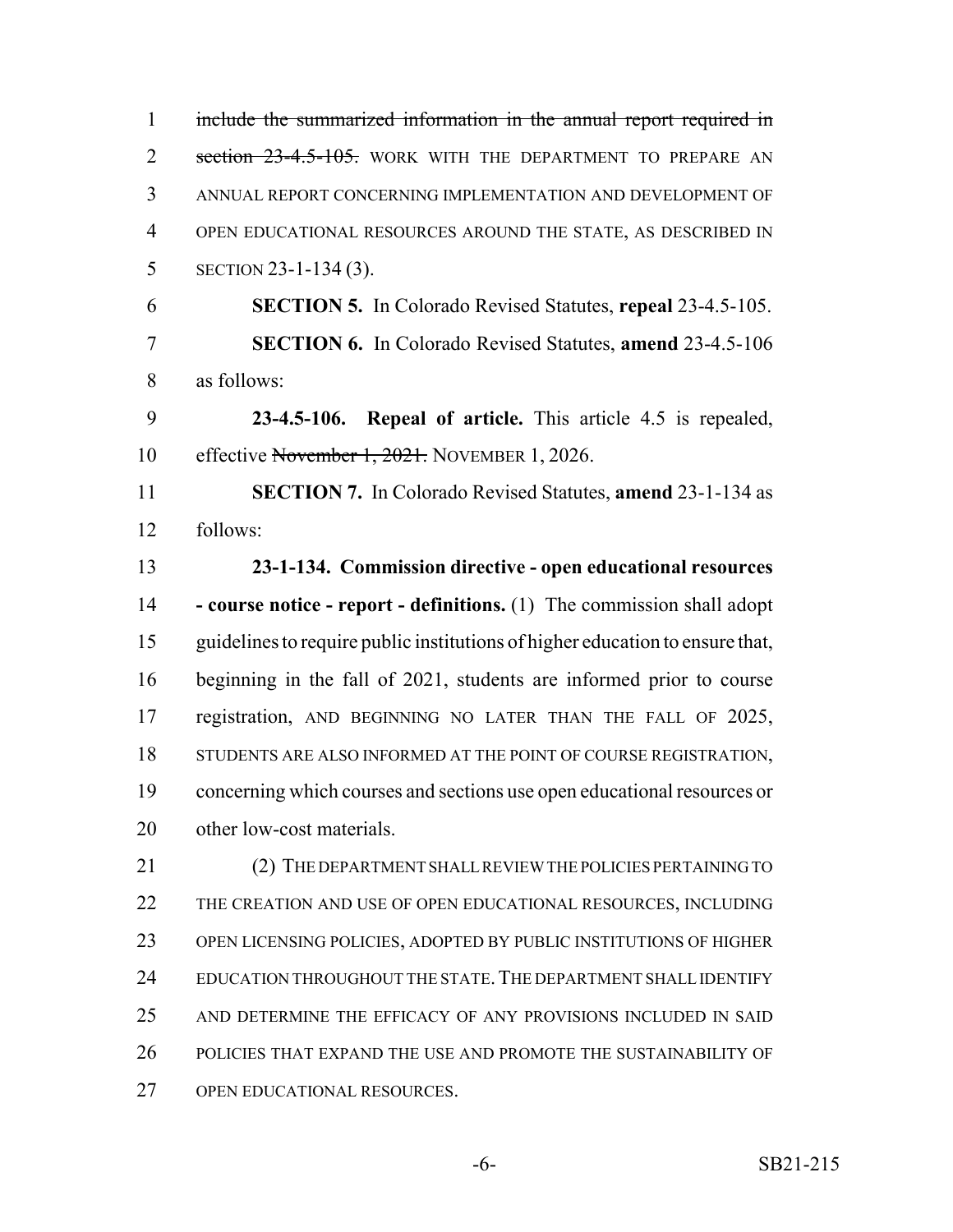(3) NOTWITHSTANDING THE REQUIREMENT IN SECTION 24-1-136 (11)(a)(I), ON OR BEFORE OCTOBER 1, 2021, AND ON OR BEFORE OCTOBER 1 EACH YEAR THEREAFTER THROUGH OCTOBER 1,2026, THE DEPARTMENT SHALL PREPARE AND SHALL SUBMIT TO THE COMMISSION, THE COUNCIL, THE JOINT BUDGET COMMITTEE, AND THE EDUCATION COMMITTEES OF THE SENATE AND THE HOUSE OF REPRESENTATIVES, OR ANY SUCCESSOR COMMITTEES, A REPORT CONCERNING IMPLEMENTATION AND DEVELOPMENT OF OPEN EDUCATIONAL RESOURCES AROUND THE STATE. THE DEPARTMENT SHALL WORK WITH THE COUNCIL IN PREPARING THE REPORT, AND THE PUBLIC INSTITUTIONS OF HIGHER EDUCATION SHALL COLLABORATE WITH THE DEPARTMENT AND COUNCIL IN PROVIDING THE INFORMATION NECESSARY FOR THE REPORT. AT A MINIMUM, THE REPORT MUST INCLUDE:

 (a) THE DEGREE TO WHICH ALL PUBLIC INSTITUTIONS OF HIGHER EDUCATION ARE ADOPTING OPEN EDUCATIONAL RESOURCES SUPPORT PROGRAMS AND ENSURING UNIVERSAL AWARENESS OF OPEN EDUCATIONAL RESOURCES AMONG FACULTY AND STUDENTS;

 (b) DESCRIPTIONS AND EVALUATIONS OF THE EFFICACY OF PROVISIONS INCLUDED IN OPEN EDUCATIONAL RESOURCES POLICIES ACROSS THE STATE THAT EXPAND THE USE AND PROMOTE THE 21 SUSTAINABILITY OF OPEN EDUCATIONAL RESOURCES;

**(c)** THE NUMBER AND PERCENTAGE OF THE COURSES OFFERED BY THE PUBLIC INSTITUTIONS OF HIGHER EDUCATION THAT USE OPEN 24 EDUCATIONAL RESOURCES AS THE PRIMARY RESOURCES FOR THE COURSE;

25 (d) THE NUMBER AND PERCENTAGE OF THE DEGREE PROGRAMS OFFERED BY THE PUBLIC INSTITUTIONS OF HIGHER EDUCATION THAT ARE ZERO-TEXTBOOK-COST DEGREE PROGRAMS;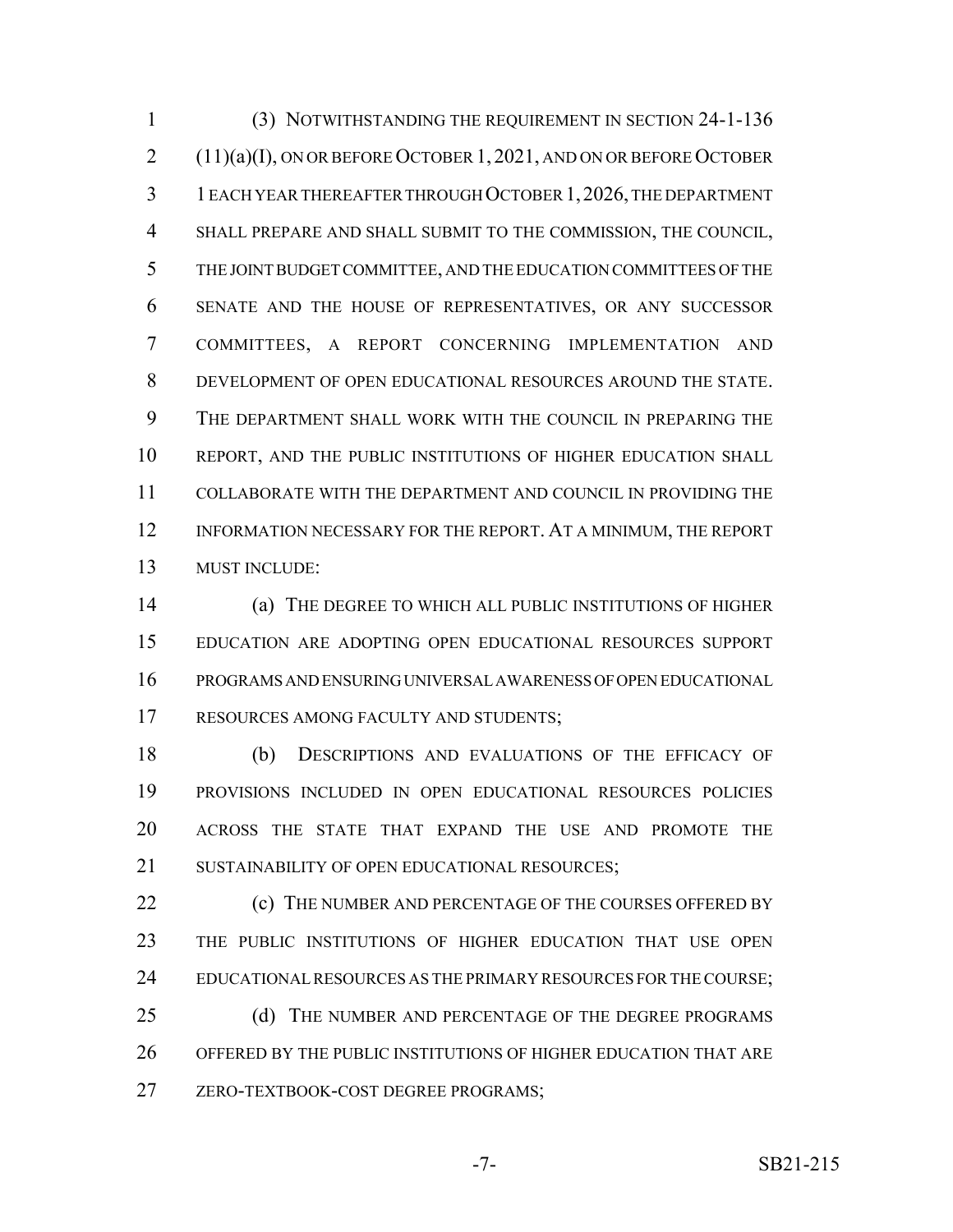(e) THE OPEN EDUCATIONAL RESOURCES CREATED AND SHARED BY GRANT PROGRAM RECIPIENTS;

 (f) THE NUMBER OF OPEN EDUCATIONAL RESOURCES REVISED AND ADOPTED BY GRANT PROGRAM RECIPIENTS;

 (g) FOR PUBLIC INSTITUTIONS OF HIGHER EDUCATION THAT RECEIVE A GRANT THROUGH THE GRANT PROGRAM OR THAT EMPLOY FACULTY OR STAFF THAT RECEIVE A GRANT, THE COURSE ENROLLMENT, COMPLETION, AND PASS RATES FOR COURSES THAT USE OPEN EDUCATIONAL RESOURCES COMPARED TO COURSES THAT DO NOT USE THESE RESOURCES AND THE ENROLLMENT AND COMPLETION RATES FOR ZERO-TEXTBOOK-COST DEGREE PROGRAMS COMPARED TO OTHER DEGREE PROGRAMS; AND

 (h) THE SUMMARIZED INFORMATION CONCERNING IMPLEMENTATION OF THE GRANT PROGRAM AS DESCRIBED IN SECTION  $15 \qquad 23-4.5-104 \; (4)(a).$ 

16  $(2)(4)$  As used in this section:

 (a) "COUNCIL" MEANS THE OPEN EDUCATIONAL RESOURCES 18 COUNCIL CREATED IN SECTION 23-4.5-103.

 (b) "GRANT PROGRAM" MEANS THE OPEN EDUCATIONAL RESOURCES GRANT PROGRAM CREATED IN SECTION 23-4.5-104.

 (c) "Public institution of higher education" has the same meaning 22 as provided in section 23-4.5-102 SECTION 23-4.5-102 (7).

23 (d) "ZERO-TEXTBOOK-COST DEGREE PROGRAM" HAS THE SAME MEANING AS PROVIDED IN SECTION 23-4.5-102 (8).

 **SECTION 8. Appropriation.** For the 2021-22 state fiscal year, 26 \$1,108,200 is appropriated to the department of higher education. This appropriation is from the general fund and is based on an assumption that